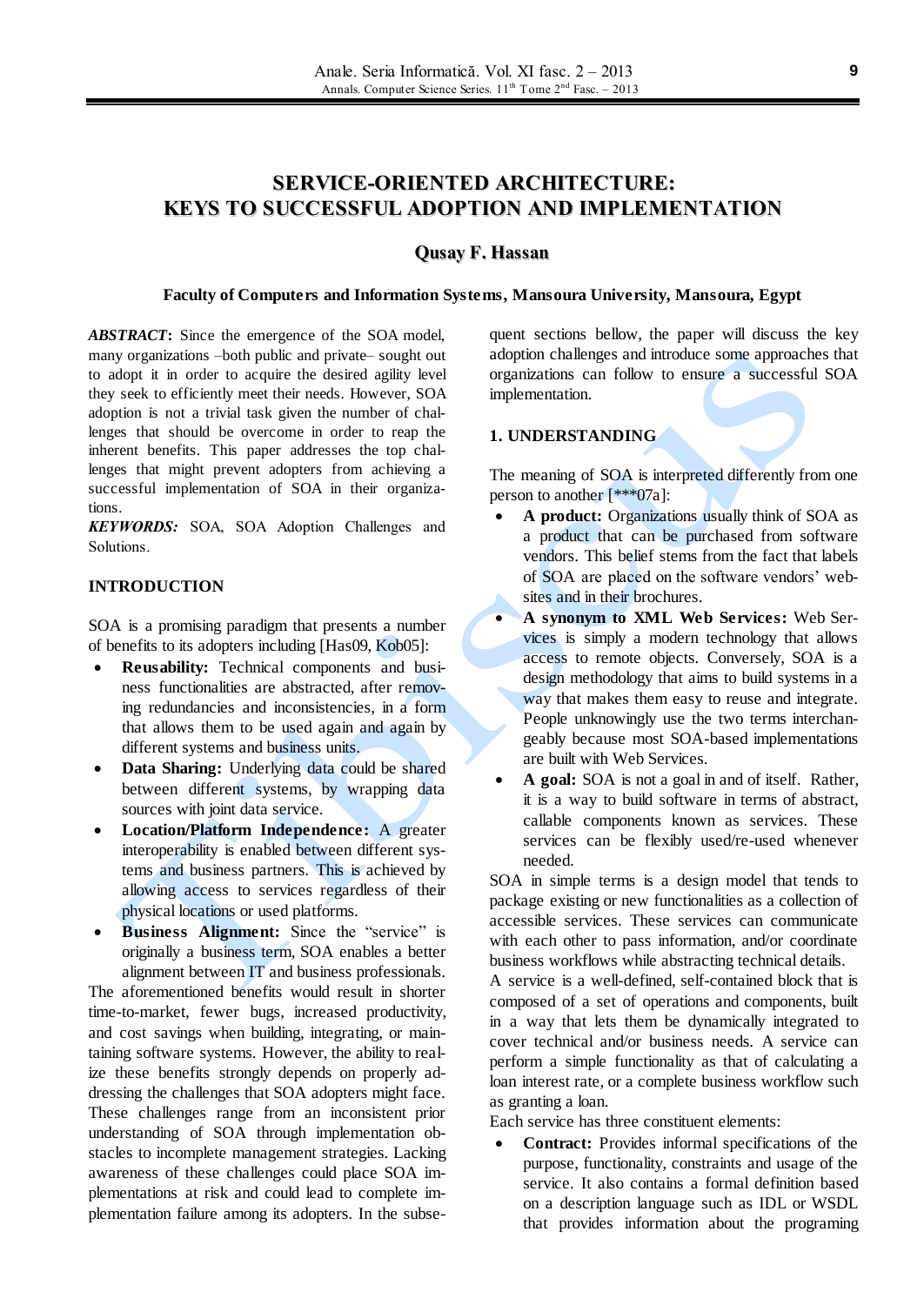language, middleware, network protocols, and runtime environment.

- **Interface:** Acts as a stub/proxy class that exposes available operations.
- **Implementation:** Contains the physical implementation of the service logic which may be encapsulated internally within the service itself or provided by external components. The separation between the service interface and the implementation offers a "clean" model that enables designers/developers to change the underlying logic without affecting the callers.

Work in SOA is done collaboratively by three distinct parties [Pap03]:

- Provider: Creates, publishes, and maintains services.
- Broker: Enables access to the registered services. The service registration process refers to publishing services (either inside the organization or externally via the Internet) with information that enables clients to discover and bind to them.

Client: Looks for services that meet its specifications, and follows the instructions to test and use them. The interaction between clients and services normally deploy the request/reply model, where a service receive requests from clients and forward back the returned results.

Different services can be combined together to form a composite service, again while hiding underlying complexities. However, in real SOA models, each service must not depend on the state of other services. That is, calls between individual services must not be embedded inside them, but rather, the composition and "glue" logic must remain outside of the services. Orchestration tools or a custom code can be used to associate separate services together either in new composite services or directly in client applications.

It is clear that this perspective is quite different from traditional methods that depend on creating a myriad of (mostly redundant) software systems for business silos. These systems are usually created to meet today's needs without considering unforeseen requirements [KBS04]. Modifying (or the integrating with) these systems is a burden that IT executives face in organizations, making them less agile in meeting the business needs. For instance, a legacy system is usually composed of statefull, tightly-coupled objects that do not separate between operations, interfaces, and business processes leading to spaghetti architectures that are hard to understand and time-consuming to modify. Conversely, leveraging SOA to turn software systems into a set of tested infrastructure common services, that would be built upon to meet business fluctuations, could promote organizational agility and performance [RH08].

In spite of what preceded, SOA is not a panacea that can solve all the organization's problems. Hence, adopters should know exactly why they want to migrate to SOA and what to expect from that switch. This is crucial because in many situations it might be considered a wrong move. Some of the cases which SOA might not be suitable for include [L+05]:

- Organizations that cannot afford to abandon their investments in existing applications and systems to redevelop them from scratch as services.
- The ability to convert the non-SOA based systems to SOA-based ones is one of the core benefits of the model; however, the technical specifications of these systems such as age, architecture, technologies, and documentation, can complicate this process.
- Lack of information about existing systems.
- High costs, risks, and efforts linked with the migration process.
- A big gap might exist between the state of the existing systems and the future state of the targeted services.
- Lack of a clear vision and a migration strategy.

In such cases, leveraging SOA may not be the way to go and may lead to some undesired results. Thus, knowing exactly why, when and how to use SOA is critical for a successful adoption.

Organizations can decide whether to adopt SOA or not by reading about others' prior experience. This would provide initiatives with the necessary details about the conditions for using SOA as well as a deeper understanding of distinct implementation challenges, obstacles and best solutions. After that, initiatives can start the adoption journey by migrating a small, non-critical application. Following a "think big, start small" approach will give adopters the chance to better understand the value of SOA while minimizing the risks.

Another helpful recommendation is to plan an adoption roadmap. This roadmap should involve: understanding the business domain; gathering information about current processes, applications, integrations, security, data and governance; and reducing the SOA gap readiness [B+05]. Such roadmap might also include an impact analysis to forecast the extent of change to the existing resources affected by SOA, transition plans, and approximate estimates to the future growth of services.

## **2. KNOWLEDGE**

Most software specialists are knowledgeable about traditional terms and paradigms, such as functions, classes, modules, libraries/components, and Object-Oriented Programming. This knowledge allows software specialists to accomplish their regular tasks efficiently. However, these skills alone are not enough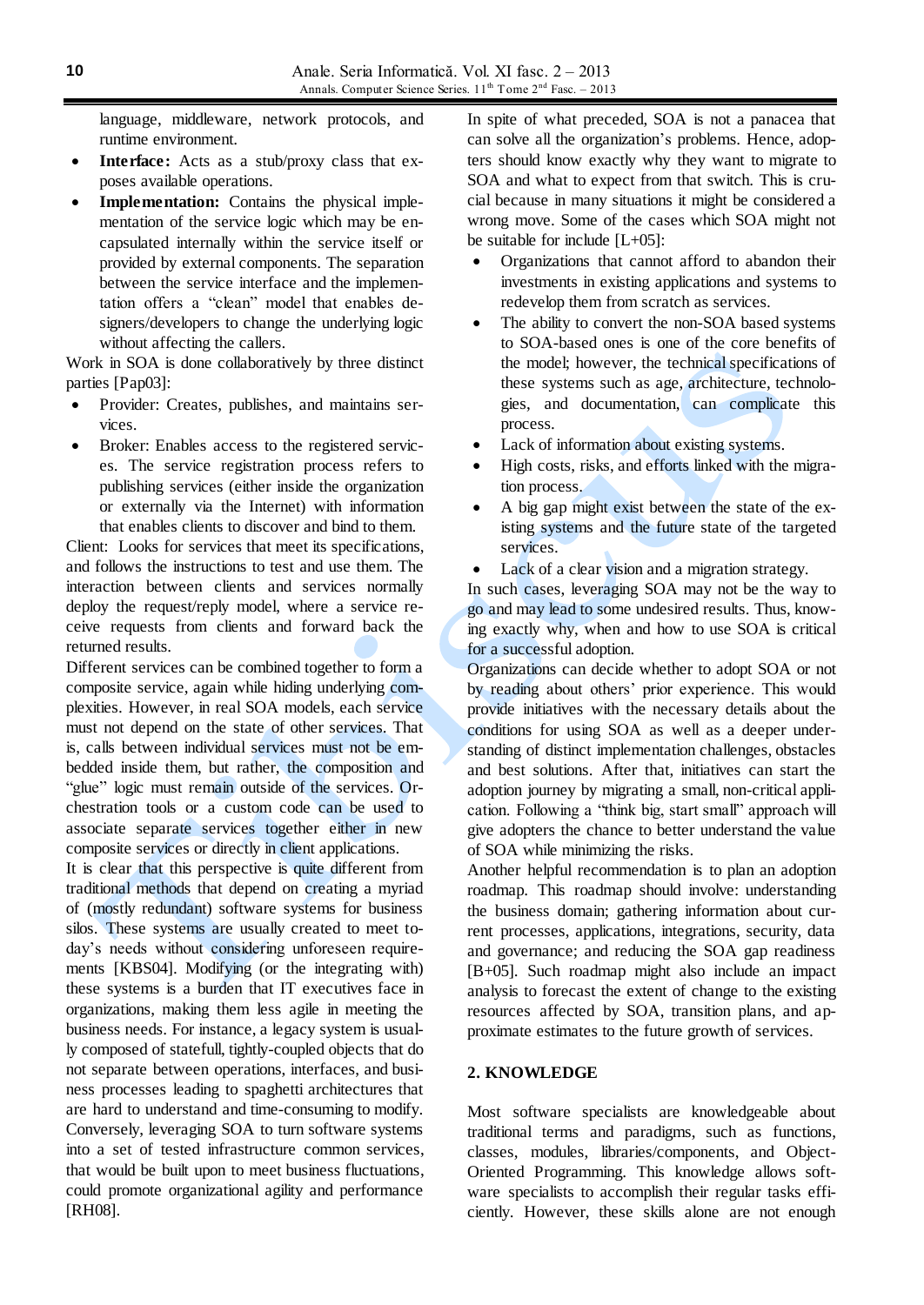when dealing with SOA since it comes with its own terms and methodologies.

To enable people to professionally deal with SOA, they should first learn about the basics. This should

include the aspects of SOA lifecycle which includes analysis, modeling, design, implementation and testing [T+\*\*]. Table 1 briefly lists the main differences between these aspects in SOA and traditional paradigms.

|                | Table 1. Traditional paradigm vs. SOA paradigm                                                                                                                                                                                                                                                                                                           |                                                                                                                                                                                                                                                                                                                                                                                                                                                                                                                                                                                                                         |
|----------------|----------------------------------------------------------------------------------------------------------------------------------------------------------------------------------------------------------------------------------------------------------------------------------------------------------------------------------------------------------|-------------------------------------------------------------------------------------------------------------------------------------------------------------------------------------------------------------------------------------------------------------------------------------------------------------------------------------------------------------------------------------------------------------------------------------------------------------------------------------------------------------------------------------------------------------------------------------------------------------------------|
|                | <b>Traditional Paradigm</b>                                                                                                                                                                                                                                                                                                                              | SOA Paradigm                                                                                                                                                                                                                                                                                                                                                                                                                                                                                                                                                                                                            |
| Analysis       | • Requirements are given in a natural<br>language to system analysts who con-<br>vert them to technical specifications in<br>order to enable developers/designers to<br>understand them.                                                                                                                                                                 | • Domain analysis is solely done by providers, enabling<br>application builders to focus only on finding and com-<br>bining services that meet business/technical specifica-<br>tions.                                                                                                                                                                                                                                                                                                                                                                                                                                  |
| Modeling       | · Stakeholders use various models such<br>as use cases diagrams, sequence dia-<br>grams and flowcharts to represent re-<br>quirements, and specifications. Howev-<br>er, keeping these models updated to re-<br>flect technical changes is challenging.                                                                                                  | · Models are represented in a machine-readable form,<br>associated with policies and specifications that enable<br>service builders to automatically translate them into<br>an executable code.                                                                                                                                                                                                                                                                                                                                                                                                                         |
| Design         | • Relationships between the underlying<br>objects are statically defined so they<br>cannot be changed once created.<br>• UML and word processors are usually<br>used to create system models.                                                                                                                                                            | • Bindings and relationships are dynamically defined at<br>instead of static<br>definition<br>runtime<br>at<br>de-<br>sign/development time. Hence, new services can be<br>dynamically created using existing ones.<br>· Sophisticated tools and languages such as MS.NET,<br>BizTalk, WebSphere, Oracle SOA Suite, and BPEL<br>are used to design services and workflows.                                                                                                                                                                                                                                              |
| Implementation | • Development is performed by a single<br>(virtual or physical) party that creates<br>functions, classes, modules and libra-<br>ries.<br>· Object-oriented languages such as java,<br>c++, c# are used to develop system<br>constructs.                                                                                                                  | · Development is divided between a service provider<br>and an application builder. A service provider writes<br>and exclusively owns the code of the offered servic-<br>es, whereas an application builder develops client ap-<br>plications that make use of the offered services. This<br>separation enables application builders to focus on<br>business logic while leaving the technical details to<br>service providers.<br>· Open standards such as XML, WSDL, SOAP, XSD<br>and XSLT are usually used to build and call services.                                                                                |
| Testing        | • Testing is usually performed by testers<br>in the same organization.<br>• Validation and verification (V&V) is<br>performed based on the source code<br>and functional specifications.<br>• Test cases are defined by develop-<br>ers/testers, usually from within the<br>same organization.<br>• Test scripts are defined by develop-<br>ers/testers. | • Testing is divided between a service provider, a bro-<br>ker and a client, with little or no interaction between<br>them.<br>• Service provider tests services based on the function-<br>al specification and source code, and it then creates<br>test cases for other parties.<br>• Service Providers give test cases to brokers and<br>clients, and therefore services can be tested before<br>their registration and usage, respectively.<br>• Test scripts can be automatically generated on the<br>spot by both brokers and clients during the V&V<br>process based on service metadata and specifica-<br>tions. |

**Table 1. Traditional paradigm vs. SOA paradigm**

In addition to educating software specialists about the basics of SOA, decision makers should learn about SOA so they can know in which scenarios it can be leveraged. In this regard, software and business schools should offer courses and curriculums about SOA [T+06]. This would permit IT and business professionals to gain the missing knowledge and skills that would allow them to apply SOA methods in situations where doing so make sense.

## **3. GOVERNANCE**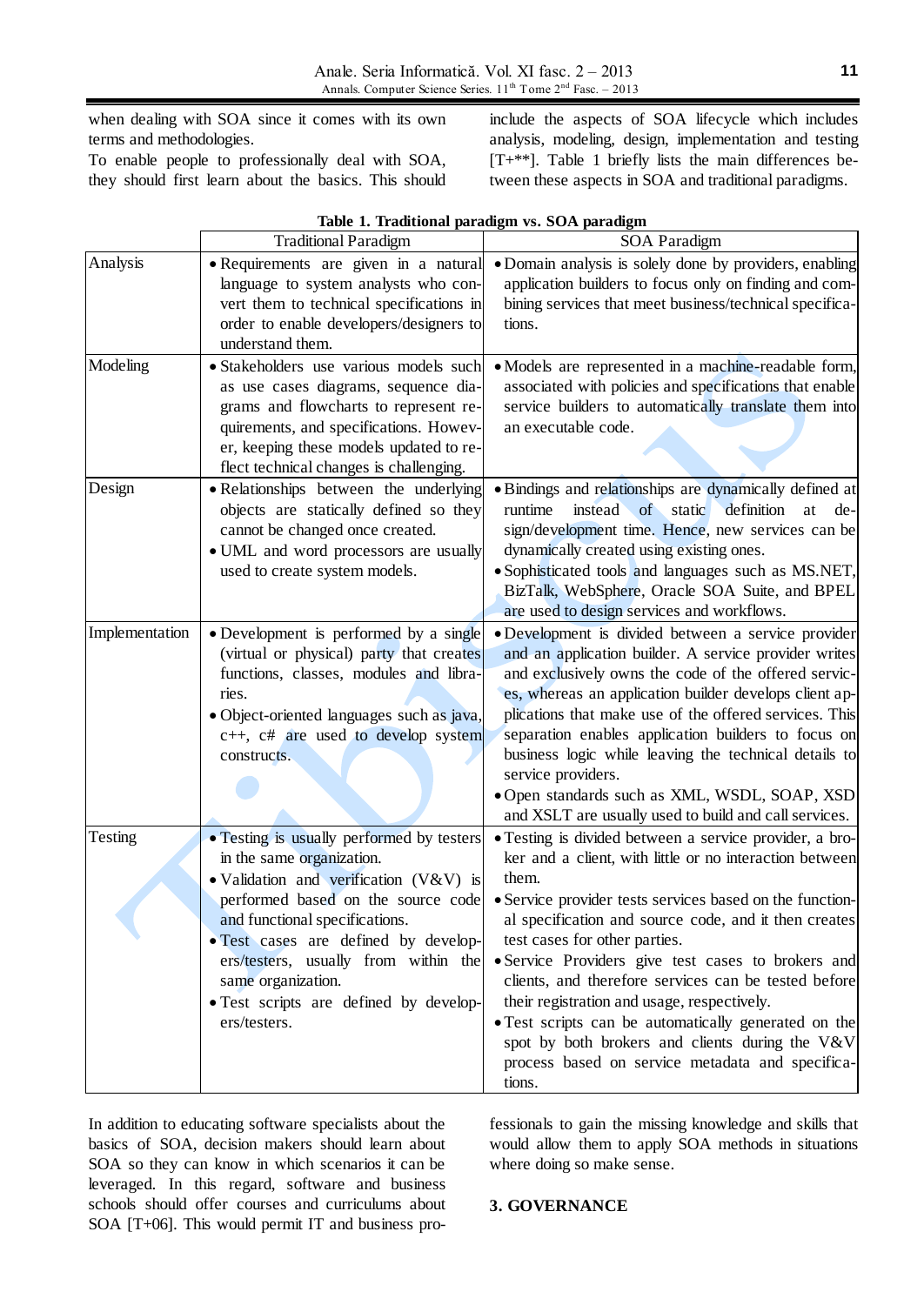Governance is probably the most important part in the entire adoption lifecycle. The broad definition of SOA governance refers to the processes, policies, principles and best practices that an organization applies to ensure the successful implementation of SOA. The purpose of having a solid governance framework is to efficiently control different aspects related to services, such as people, technologies, business and quality of service, and thus, delivering value to the organization [\*\*\*07b]. Without efficient governance, SOA implementation could be chaotic: the total adoption process could easily fail. Governance strategies should be planned and defined before the implementation phase, not afterwards. This can be achieved by constructing an internal governing committee to manage all aspects of services. Governance aspects are like a puzzle that is composed of various components, including:

- Identifying SOA stakeholders including those who will participate in the governance body.
- Clearly defining the responsibilities of the identified stakeholders.
- Identifying and specifying services that add value to business.
- Listing the type and granularity of services.
- Defining the different versions and uses for each service.
- Choosing communication models and message patterns.
- Choosing technologies that will be used to realize the services.
- Designing formal specifications and description documents.
- Reviewing the addition and deletion of services.
- Creating V&V and test models.
- Establishing policies for fixes and updates.
- Planning monitoring/audit strategies.

#### **4. BUDGET**

One of the benefits of using SOA is the reduction of costs. However, this reduction is difficult to accomplish during the initial stages of the implementation [Rai09]. Adopters can expect expending significant resources to procure the necessary hardware and software tools, train staff, and convert legacy systems. These stages might last months or even years until they reach a maturity point.

Again, initiatives should not follow a "big-bang" approach to realize a successful implementation. Rather, they should use iterative and incremental implementations especially when constrained by the availability of resources. This approach would give adopters the chance to enjoy a hands-on experience to SOA while minimizing expenditures.

In fact, the successful adoption of SOA is threatened

by the lack of awareness of the funding that should be dedicated during the initial phases. This inattention to the fiscal aspects could lead adopters to think that SOA is simply a bad methodology that causes them to spend too much money rather than saving overall costs. To alleviate these concerns, it is important for businesses to conduct a thorough cost/benefit analysis before beginning the design phase, so that costs are well understood. Furthermore, as benefits are broadly shared, it is important to identify potential stakeholders early in the design process so that costs are equitably shared.

## **5. TECHNOLOGY**

In principle, different technologies can be used to create needed services. This includes Message Queues, COM, Jini and Web Services. Each of these technologies has its own strengths and limitations; thus, each of them has its own comparative advantages that best fit specific scenarios and requirements.

The question for adopters when thinking about using a specific technology is: To what extent is that technology supported by software vendors? Is that technology vendor-based or standards-based? Using vendor-based technologies will definitely prohibit loose-coupling between service providers and clients. The ultimate goal of this loose-coupling is to allow clients to use the services offered by the providers no matter what kind of technologies were utilized to build them. Furthermore, loose-coupling enables clients to change the used services and even the providers with a little effect, if any at all, on their applications.

Generally, adopters are highly encouraged to utilize standards-based solutions to be able to gain the optimum benefits offered by SOA. However, adopters should be careful because the support for the standard-based approaches varies from one vendor to another and from one tool to another. The extension of support to standards in products depends on different circumstances such as implementation challenges and marketing issues. In some cases, a vendor misinterprets standards to an extent that it just offers vendor-based solutions disguised as standards-based ones. Preserving loosecoupling and interoperability between service providers and clients in such cases might be problematic due to inconsistencies in the data types/formats, for example. To avoid such scenarios, both providers and clients are advised to read the original specifications, and current implementations of the adopted standards in the offered solutions. Understanding these specifications would enable SOA parties to abstract services and calls with wrappers that assure the use of original standards only instead of masked vendor-based offerings.

Examples to standards that could be used in SOA-based projects include CORBA, RSS, REST, and XML Web Services.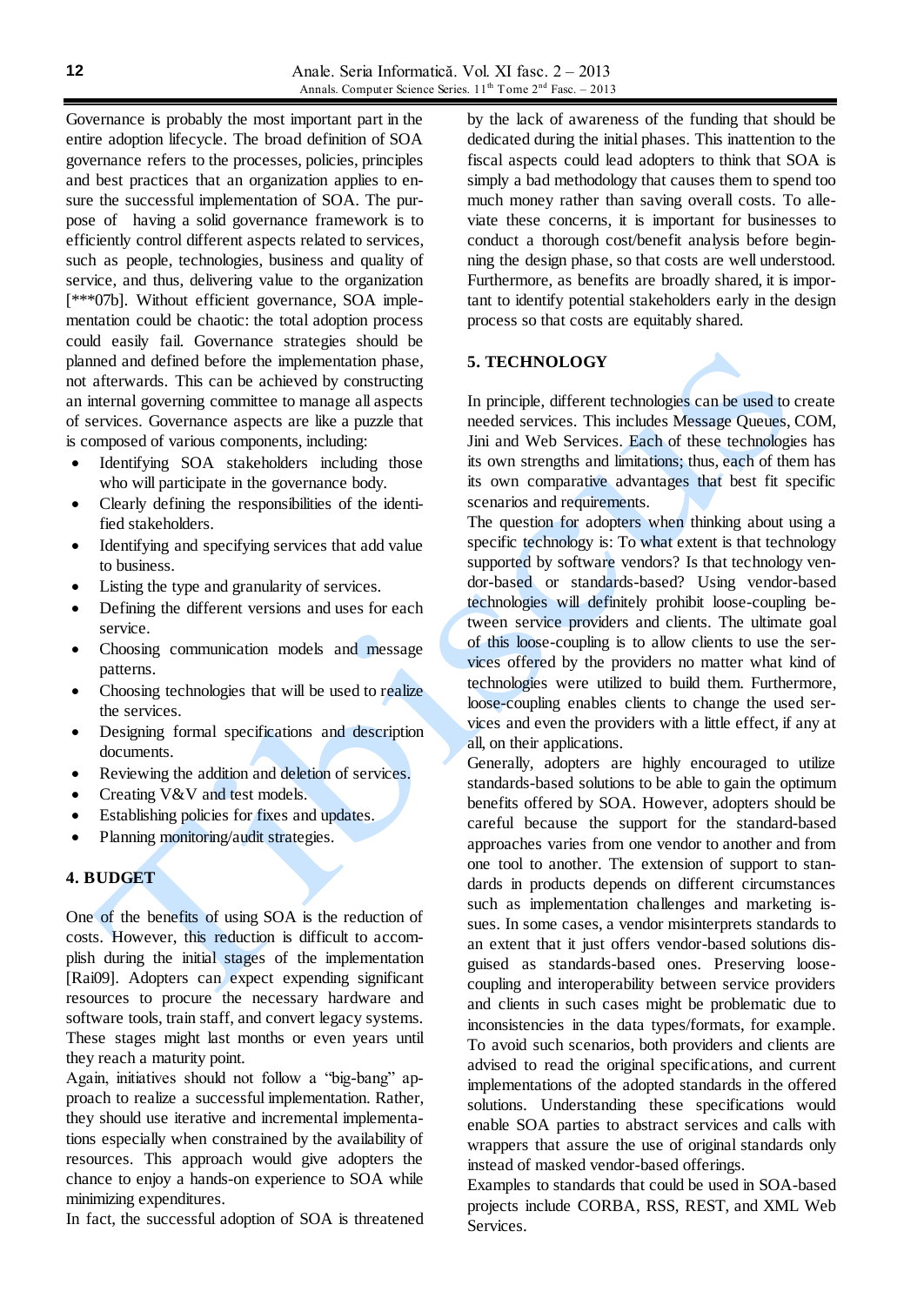XML represents the head of the standards-based technologies pyramid available in the software field for realizing SOA applications. The credit for favoring the use of XML Web Services in SOA implementations goes to its benefits, which include:

- It is easy to learn and use by both providers and clients.
- Its broad support from key software vendors.
- Its affordability vis-à-vis proprietary technologies.
- Syntax is machine-readable, and therefore it enables different nodes to easily interpret the transmitted data.
- It is modular by nature, making it possible for implementers to encapsulate their logic into separate operations and services.
- It is "composable" allowing implementers to aggregate different services together.

Implementers should always keep in mind that regardless of the abovementioned advantages, XML is not the answer to all problems; it is just a rich tool that will fit some requirements. For instance, some modern SOA-based implementations use REST style to responsively return (representation) information in different data format such as HTML, MIME, and plaintext. Some other implementations use JSON-RPC as a light-weight, text-based standard to enable bidirectional communications and data interchange between clients and services.

### **6. SECURITY**

Security contains a number of questions that need to be addressed before proceeding with the implementation. Some of these questions are:

- Which clients possess the rights to access available services?
- Do all clients have similar roles and rights?
- How will secrecy of sensitive information be assured when providers and clients belong to different organizations?
- Should services offer one view for the underlying information to its clients?
- What is the suitable transport for the bidirectional transmission of messages between services and clients (and possibly other intermediaries)?
- Which format is the data going to be transmitted in between nodes? Is it encrypted or not?

Answering these questions depends a great deal on the business requirements as well as the technologies utilized to achieve the offered services.

From a business perspective, it might be necessary to access one service with different security roles according to the sensitivity of the information offered. For example, the manager's role might require access to sensitive information, such as salary reports while

the secretary's role is to only generate reports for the available employees with their hire dates. Moreover, transmission of sensitive information such as SSN and credit card numbers must be encrypted, while it is optional for non-sensitive data such as employee names and hire dates.

From a technical perspective, the used technologies should be able to cover business requirements in an efficient manner. To achieve this goal, these technologies should enable implementers to meet the five key security terms [Erl05]:

- 1. **Identification:** The ability to identify both service and data requesters.
- 2. **Authentication:** The ability to verify the identity of both service and data requesters.
- 3. **Authorization:** The ability to ensure that callers have permissions to execute the operations they are trying to access.
- 4. **Integrity:** Assuring that the data being transmitted remains unaltered while being sent between callers and services.
- 5. **Confidentiality:** Guaranteeing that the data being transmitted cannot be viewed while in transit except by other authorized services. In addition to ensuring that this data cannot be viewed or altered by unauthorized people/processes when stored on the providers' servers.

In this context, it is worth mentioning that while SSL is widely used to secure web applications, it is not the perfect solution for web services. Alternately, WS-Security framework can play a significant role in covering different web services security requirements. This ranges from encrypting the contents of confidential messages to federated sessions that allow one service to be authenticated once in multiple security domains. Protecting stored data with the appropriate encryption may also be required to prevent any unauthorized access to the database/files. Finally, traditional solutions such as firewalls, anti-virus software, denial-of-service and intrusion-detection systems, load-balancing, secure coding and input/schema validations, and data backups should be deployed to provide a higher security level to both clients and providers.

Another concern, which is related to security, is "trust" between service providers and clients. In fact, trust is an essential issue that should be dealt with before embarking on SOA. Some of the questions that adopters may have when considering trust include:

- How is the reliability and correctness of the offered services guaranteed?
- What if clients depend on providers who decide to leave the market?
- How willsupport and updates be applied and maintained?

Since trust is an intangible value, which cannot be in-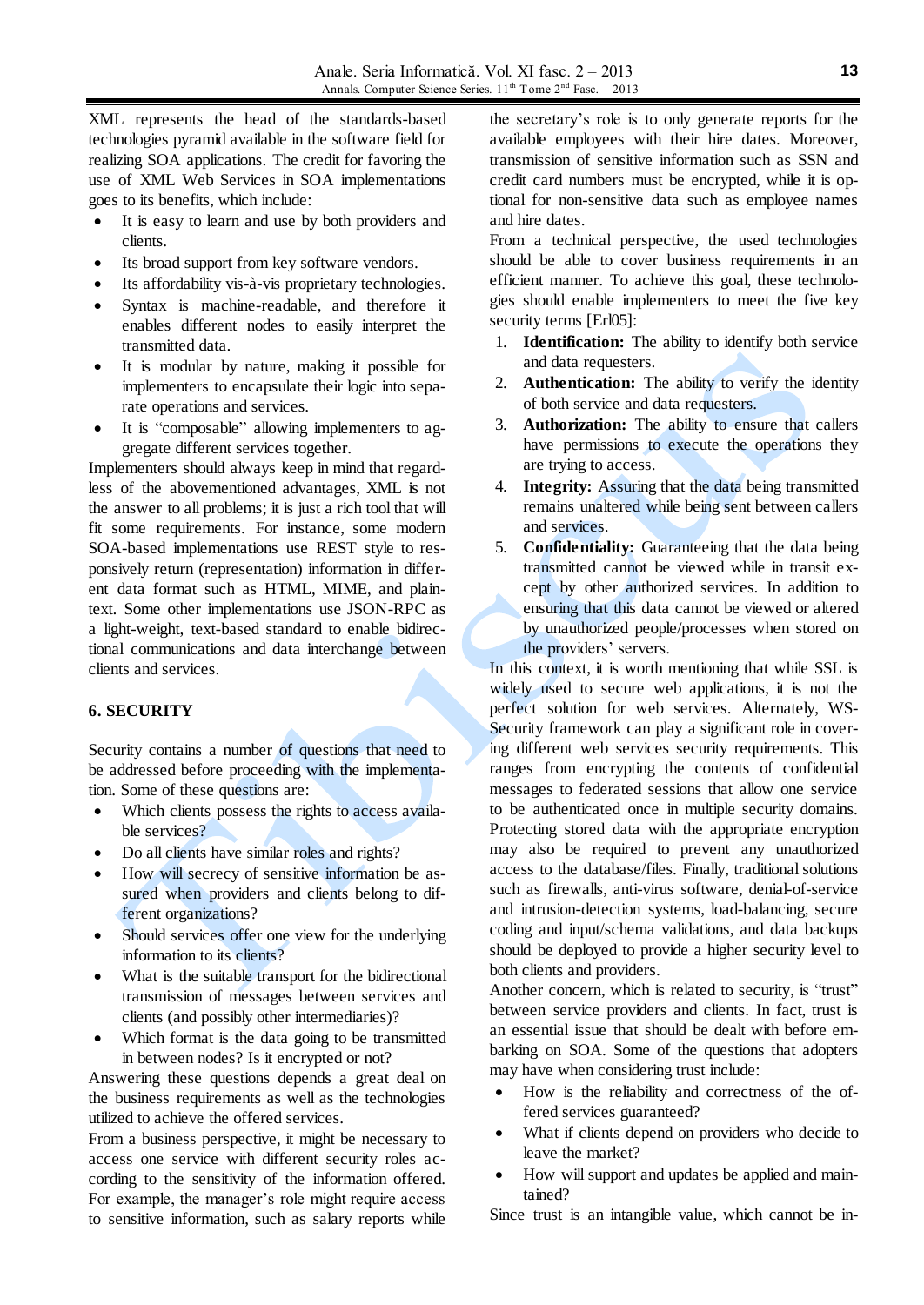cluded in the service level agreement (SLA), it is one of the hardest challenges to overcome. Nevertheless, building trust between service clients and providers is possible, yet it cannot be achieved overnight –it is similar to trust between people.

### **7. PERFORMANCE**

Performance is a non-functional key requirement in all software systems. However great the business features offered by one system, it might be deprecated for slow performance.

As mentioned, most of the contemporary implementations of SOA depend on XML to formulate requests and responses being exchanged between nodes. XML uses plain-text data for describing elements of the underlying objects. This certainly leads to bigger data files when compared with binary messages of other client-server technologies such as RPC.

A list of tactics that could help in overcoming performance issues is available, including [RHH09]:

- **Binary Format:** XML format is composed of many angle bracket tags. This makes both request and response files larger in size and more complex in structure; processing such files is neither an easy nor a fast process. One way to make the generated files smaller and simpler is to use Binary XML [Gee05].
- **Efficient Parsers:** Most of the XML parsers such as SAX and DOM depend on opening and reading files more than once, paging and caching data before parsing them. These techniques are inefficient when parsing large files. To save time and resources, fast, non-extractive techniques should be utilized. VTD-XML (Virtual Token Descriptor XML) is one of the popular examples for non-extractive approaches available in the market.
- **Schema-Specific Parsers:** Many XML-based implementations use general-purpose parsers to understand documents being exchanged between nodes. This makes the parsing process run slowly due to the need to extract and understand the structure of the files before the parsing phase itself. Parsers can run faster by caching serialization assemblies of data objects at providers and clients for later use.
- **Silicon-based Engines:** Many hardware solutions are available in the market to process XML data at a higher speed. These solutions might be embedded into different components including switches, routers, PCI-cards and servers.
- **Break Large Messages:** It is known that the probability of network clogs is very high when transmitting large messages between nodes. Ac-

cordingly, implementers should divide the logic embedded in one complex operation into a set of simpler operations. This could yield messages that are smaller, thus allowing them to move faster on the network.

- **Compression Algorithms:** ZIP/GZIP algorithms might be applied on the data being transmitted between nodes. This could allow implementers to eliminate additional spaces, making data files smaller.
- **High Speed Networks:** Fast network technologies such as Gigabit Ethernets, and fiber channels and links can be deployed to speed up the transmission rate between nodes. These advanced technologies are now available in the market, making it possible for implementers to build powerful infrastructures to meet the complex needs of SOA applications.

Adopters can mix and match these techniques according to their needs and available budgets.

## **CONCLUSION**

SOA is being widely accepted by organizations all over the world. However, its adoption is neither easy nor straightforward. This paper has introduced seven issues that SOA initiatives should consider during adoption phases:

- 1. Initiatives should start their migration process with the right understanding of SOA. A demonstration pilot along with an effective roadmap would be helpful for learning the basics with lower risks and costs.
- 2. After understanding SOA, a deeper knowledge to its aspects will be required. Offering training programs to the stakeholders would support the success of the migration process.
- 3. Before digging into the migration process, initiatives should define a governance framework that includes people, constraints, policies and strategies. A strong governance mechanism would enable the stakeholders to control and monitor the implementation phases, and thus, deliver value to the organization.
- 4. Although cost reduction is one of the benefits of SOA, this reduction is difficult to accomplish during the initial migration stages. Planning generous budgets will be required to procure the necessary hardware and software tools, train staff, and convert legacy systems. These budgets should be planned and shared by all stakeholders.
- 5. Choosing implementation technologies is the first step towards the realization of identified services. Adopters should choose technologies that best fit their needs. Standards-based technologies are gaining momentum in service-based projects; how-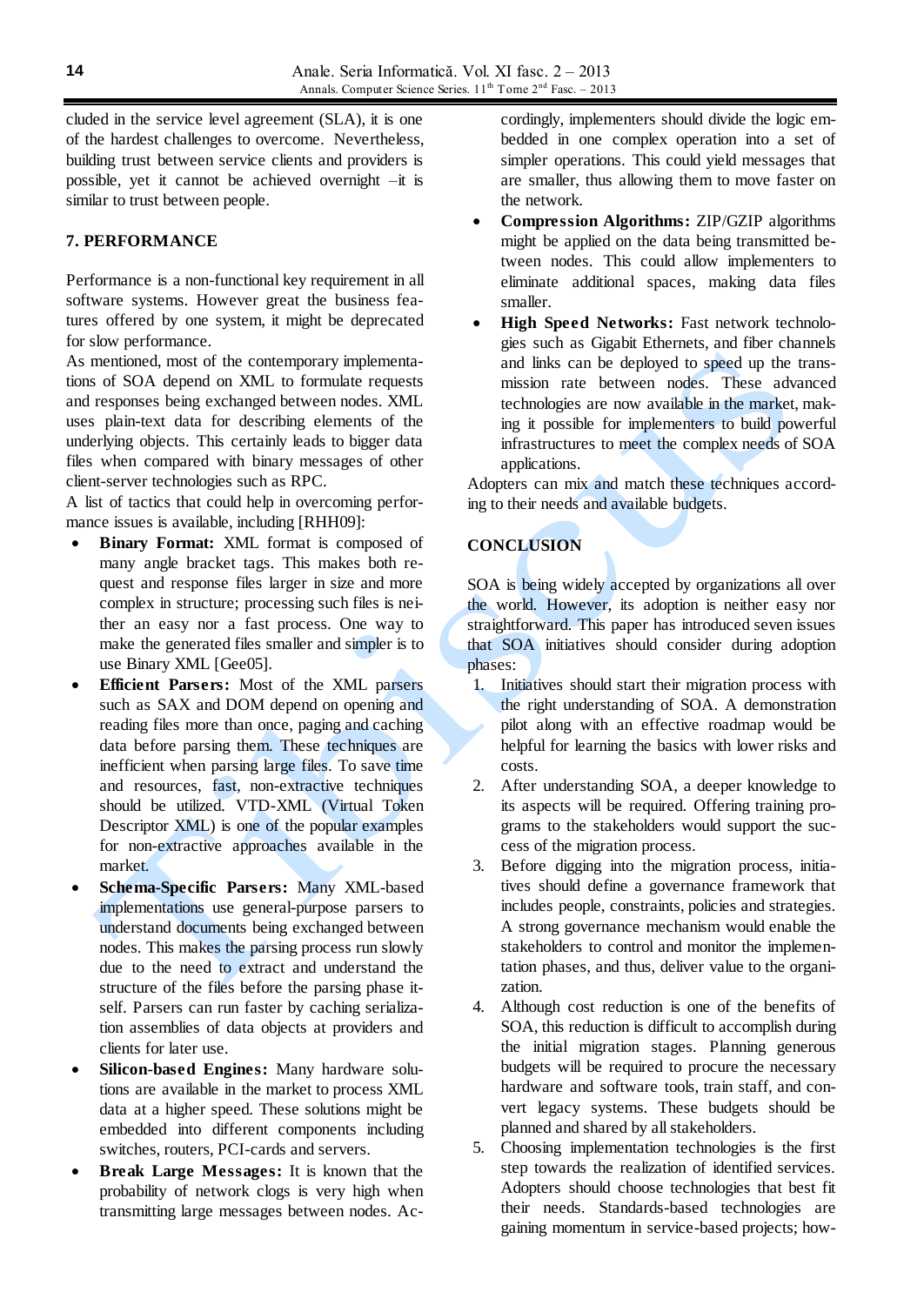ever, standardization is no silver bullet. For any given standard, a vendor may provide a subset or superset of features. Thus, analyzing tools is highly recommended before using them.

- 6. Unique security challenges are imposed as work is no longer done by a single entity. Assuring that data hosted on providers' servers or being transmitted cannot be accessed or changed by unauthorized parties/services is one of these challenges. Reputation and reliability of service providers are the key enablers for trust between SOA parties.
- 7. Finally, performance is by no means less important than the business features of the constructed services. Implementers should always deal with throughput and latency as well as requestresponse sizes as quality indicators to the offered services.

Paying close attention to these issues is important to ensuring a successful implementation. This success will be clear to adopters once they begin reaping the promised benefits, making organizations feel more secure in having made the right choice.

#### **REFERENCES**

- [B+05] **N. Bieberstein et al**: *Service-Oriented Architecture Compass: Business Value, Planning, and Enterprise Roadmap*. IBM Press, 2005.
- [Erl05] **T. Erl** *Service-Oriented Architecture: Concepts, Technology, and Design*. Prentice Hall, 2005.
- [Gee05] **D. Geer** *Will Binary XML Speed Network Traffic?* IEEE Computer Society, 2005.
- [Has09] **Q. F. Hassan** *Aspects of SOA: An Entry Point for Starters*, Annals. Computer Science Series, 2009.
- [Kob05] **J. Kobielus** *The ROI of SOA: The more you reuse, the more you save*. Network World, 2005, [www.networkworld.com/techinsider/2005/](http://www.networkworld.com/techinsider/2005/101005-roi-of-soa.html) [101005-roi-of-soa.html.](http://www.networkworld.com/techinsider/2005/101005-roi-of-soa.html)
- [KBS04] **D. Krafzig, K. Banke, D. Slama** *Enterprise SOA Service-Oriented Architecture Best Practices*. Prentice Hall, 2004.
- [L+05] **G. Lewis et al** *SMART: Service-Oriented Migration and Reuse Technique*. Proceedings of the 13th IEEE International Workshop on Software Technology and Engineering Practice, 2005.
- [Pap03] **M. P. Papazoglou** *Service-Oriented Computing: Concepts, Characteristics and Directions*. Proceeding of the Fourth International Conference on Web Information Systems Engineering, 2003.
- [Rai09] **G. Raines** *Leveraging Federal IT Investment with Service-Oriented Architecture*. The Journal of Defense Software Engineering, 2009.
- [RH08] **A. M. Riad, Q. F. Hassan** *Service-Oriented Architecture - A New Alternative to Traditional Integration Methods in B2B Applications*. Journal of Convergence Information Technologies, 2008.
- [RHH09] **A. M. Riad, A. E. Hassan, Q. F. Hassan** - *Investigating Performance of XML Web Services in Real-Time Business*